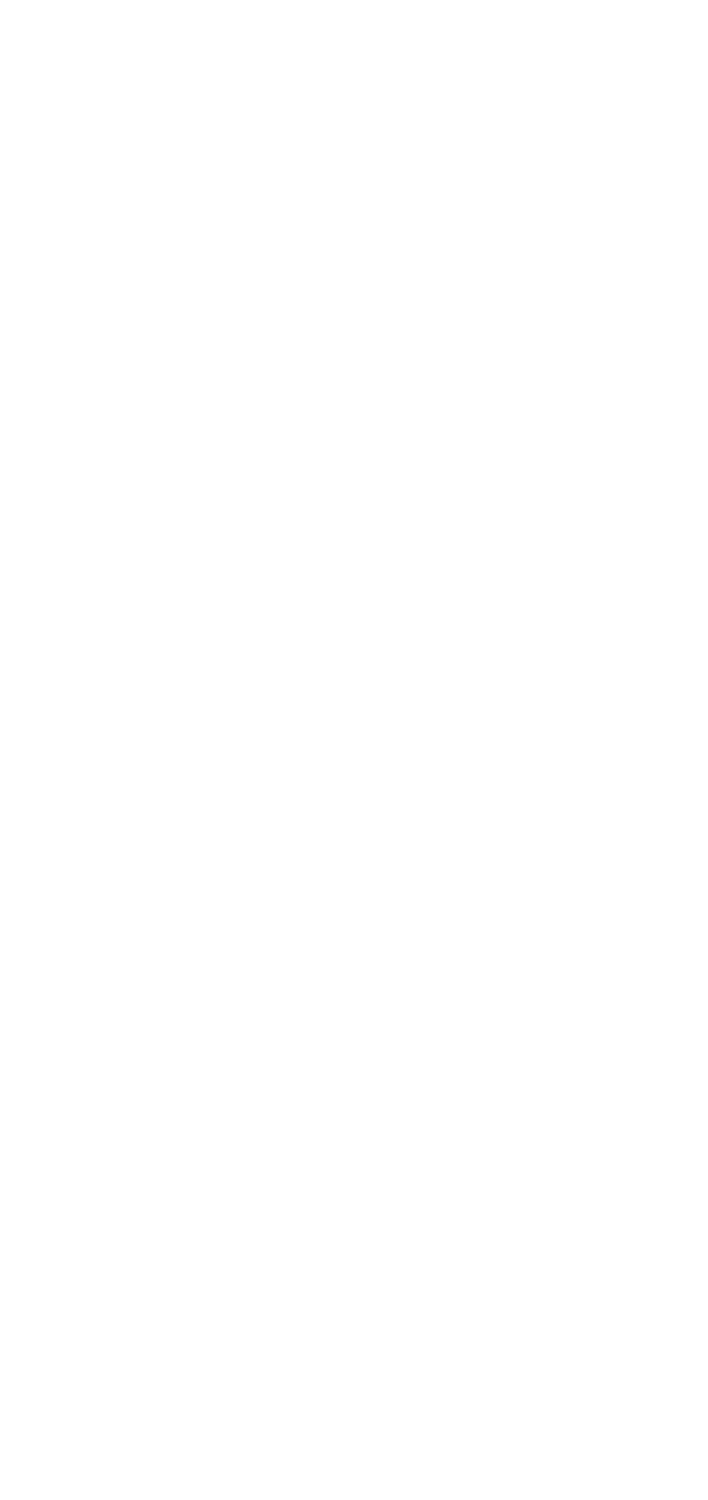Our approach to diversity encourages flexibility for alternative arrangements. This may help you achieve a work-life balance that supports RoS' drive for **efficiency** and productivity.

We recognise that each individual may require a bespoke arrangement if they are to work as effectively as possible for RoS.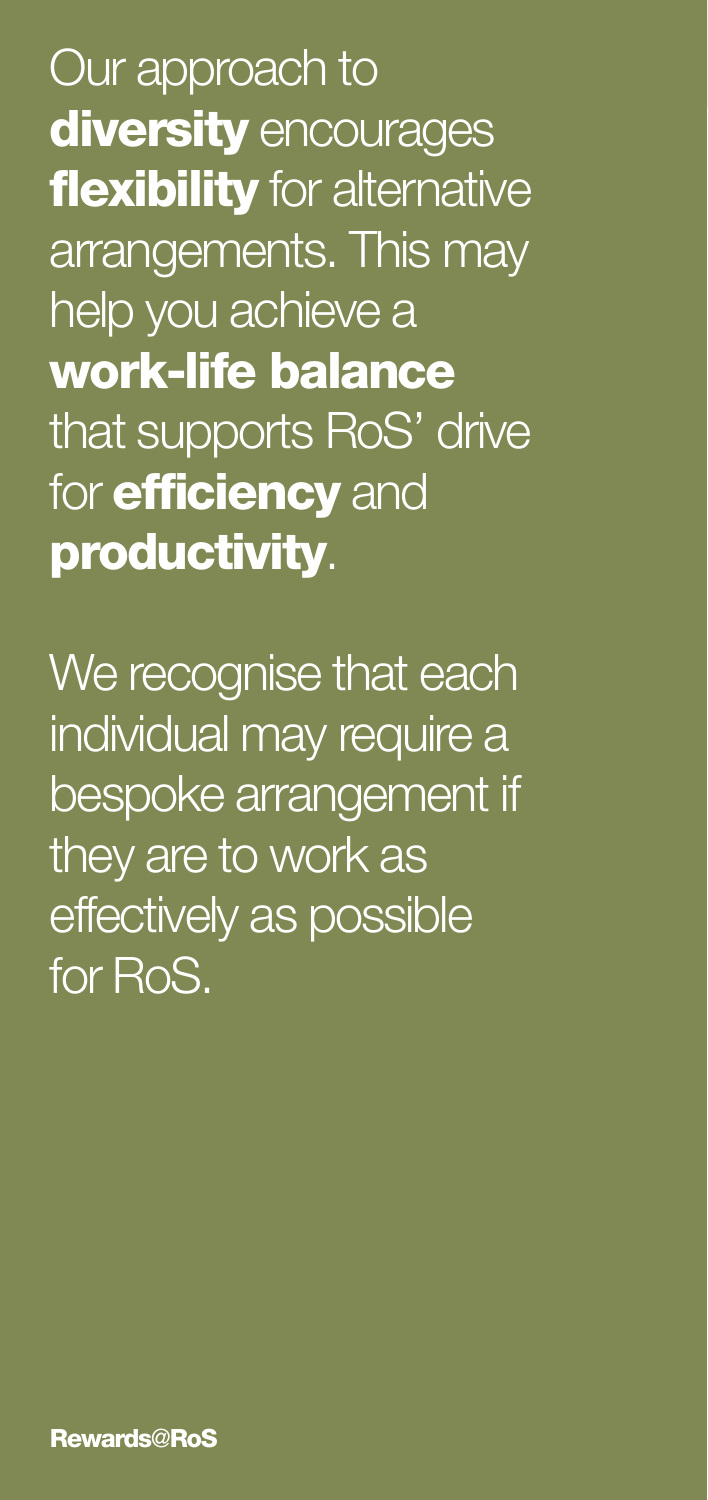#### Alternative working arrangements

Anyone can make a request to change their current working pattern. Your manager will give serious consideration to any reasonable request, taking into account whether the business can accommodate it.

There are many different types of working pattern available and we will consider any reasonable arrangement. It is also possible to combine patterns.

# Some of the more common working patterns include:

### Part-time working

This refers to any arrangement where you are contracted to work fewer than 37 hours per week or fewer than 52 weeks a year. Your reduction in salary is distributed equally over a 12-month period.

#### Flexible working hours

You are able to undertake your contracted working hours during a four-week settlement period, with flexibility over your start, finish and break times.

#### Compressed hours

You can fit your agreed working hours into fewer days. Examples include a 4 day week and a 9 day fortnight.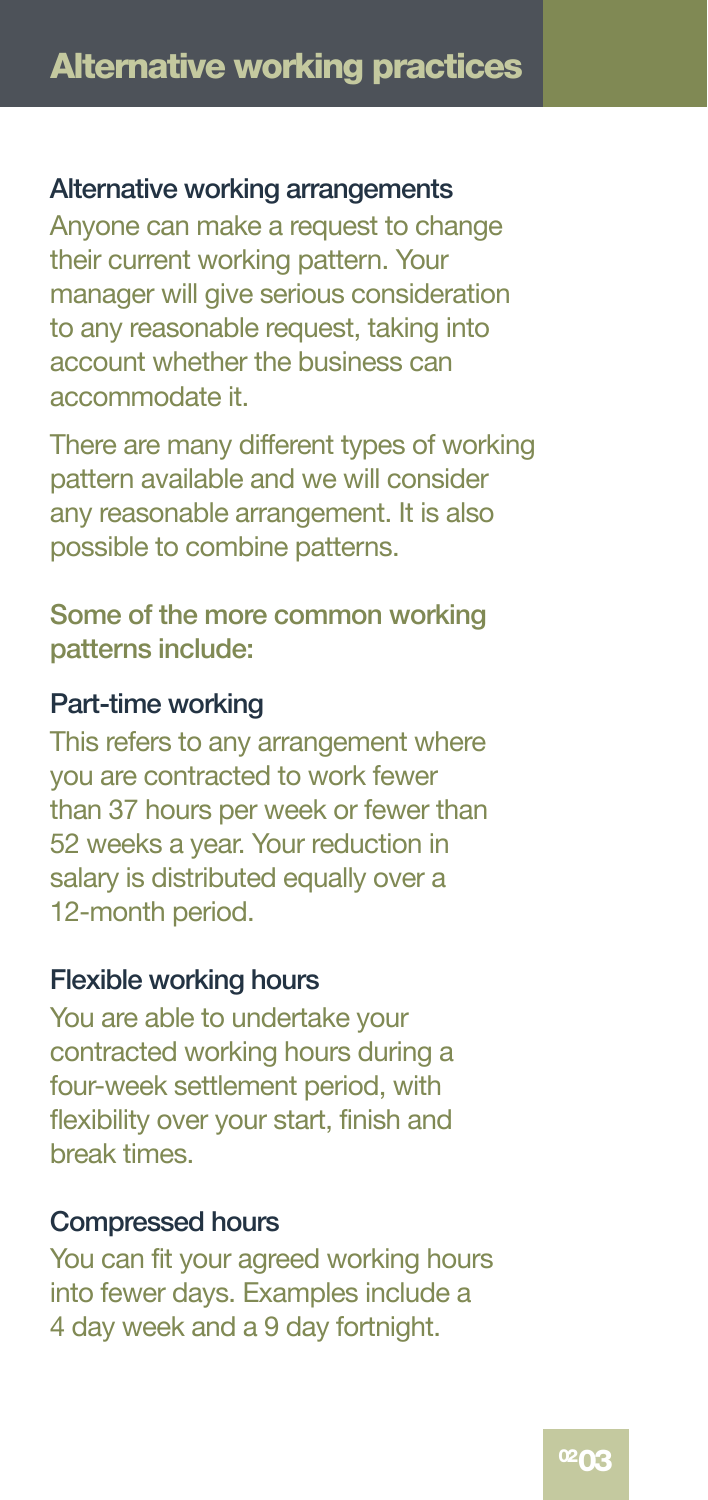## Agile Working

You spend all or part of your working hours working from home or somewhere other than your normal place of work. Occasional agile working does not normally require a change to your contract, but any regular or frequent agile working will.

#### Partial Retirement

You can take some or all of your pension and carry on working. To access your pension you must be a member of PCSPS, reduce your salary by at least 20% and be over the minimum pension age.

## Career Breaks

You can take an agreed period of unpaid leave for a minimum of 6 months.

#### How do I make a request?

Start discussions with your manager at an early stage and then put your request in writing, or by email, to your manager. Be clear about what you want, and think carefully about the impact your change would have on you and the business. Be ready to suggest potential solutions to any problems that may arise as a result of your request. Whatever your needs are, discuss these with your manager, who will try to accommodate you wherever they can.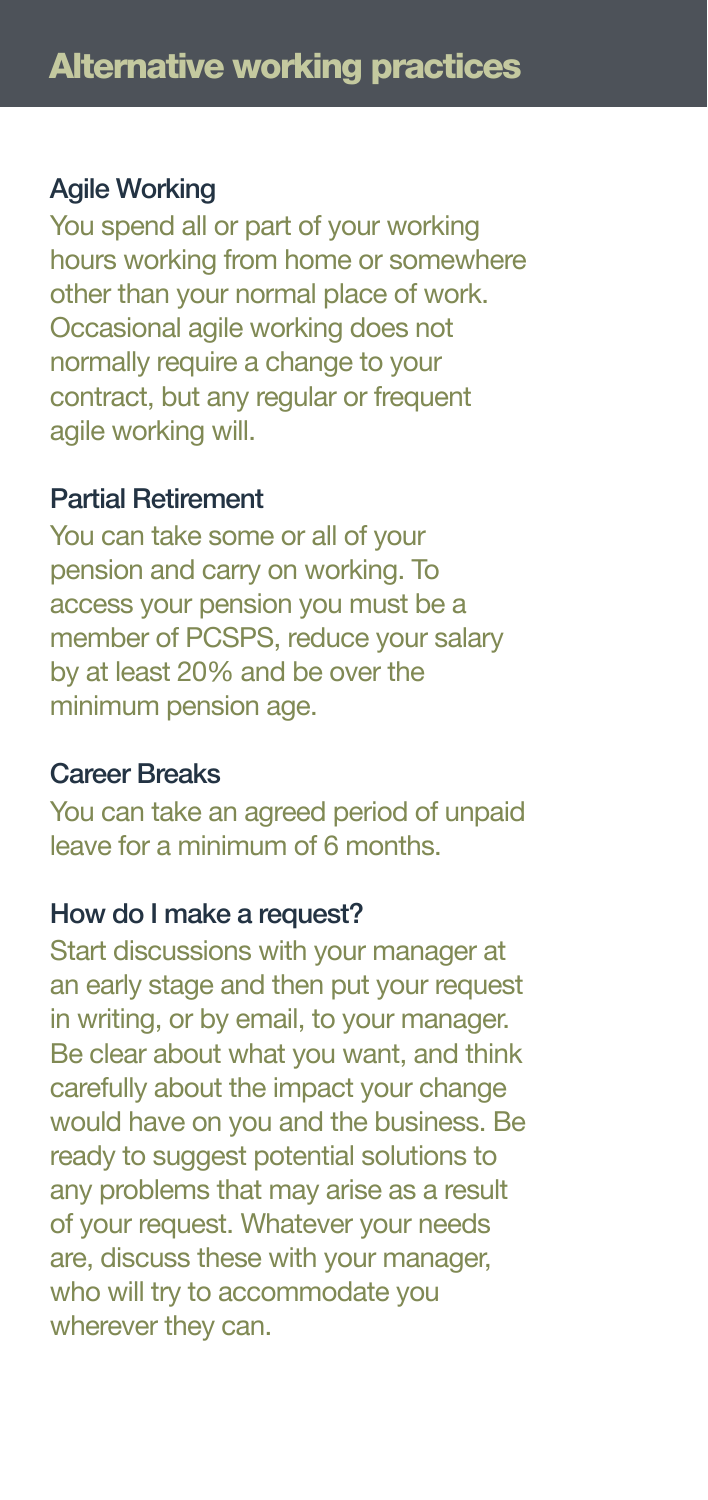#### Changes to your contract

Once you have agreed a change in your working pattern, your manager will arrange for you to be issued with a new contract of employment. This will replace your previous contract and will remain in effect until cancelled or modified either at your request or at the request of your manager. Any proposed change should be agreed between you and your manager.

### Effects of reduced working hours

A reduction in your working hours will result in a directly proportional reduction in your entitlement to salary, pension, annual leave and public holidays. Any periods of unpaid leave do not count as effective service for the purposes of sick absence pay, qualifying for maternity leave/higher annual leave allowance and calculating pension benefits. A 'stop the clock' principle is operated, such that unpaid periods of absence do not accrue benefits, but those already accumulated are preserved.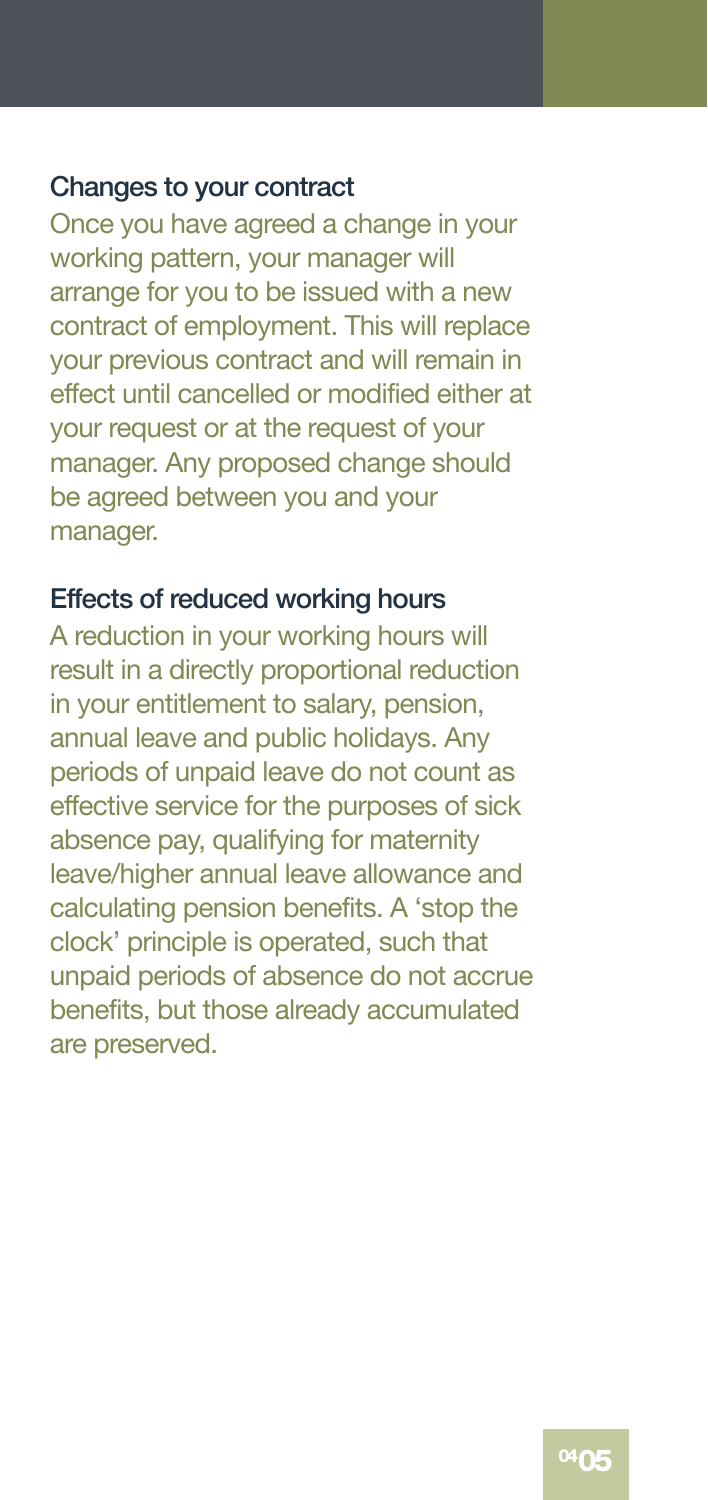You should fully consider the implications of any change before making a request or signing a new contract of employment. Calculators are available on the HR web site to help you. Your PCS representative will also be able to give advice and guidance.

"I work 20 hours over five days so I can take my son to and from school."



"I worked part-year to be part of the support network looking after my mother, who requires 24/7 care."